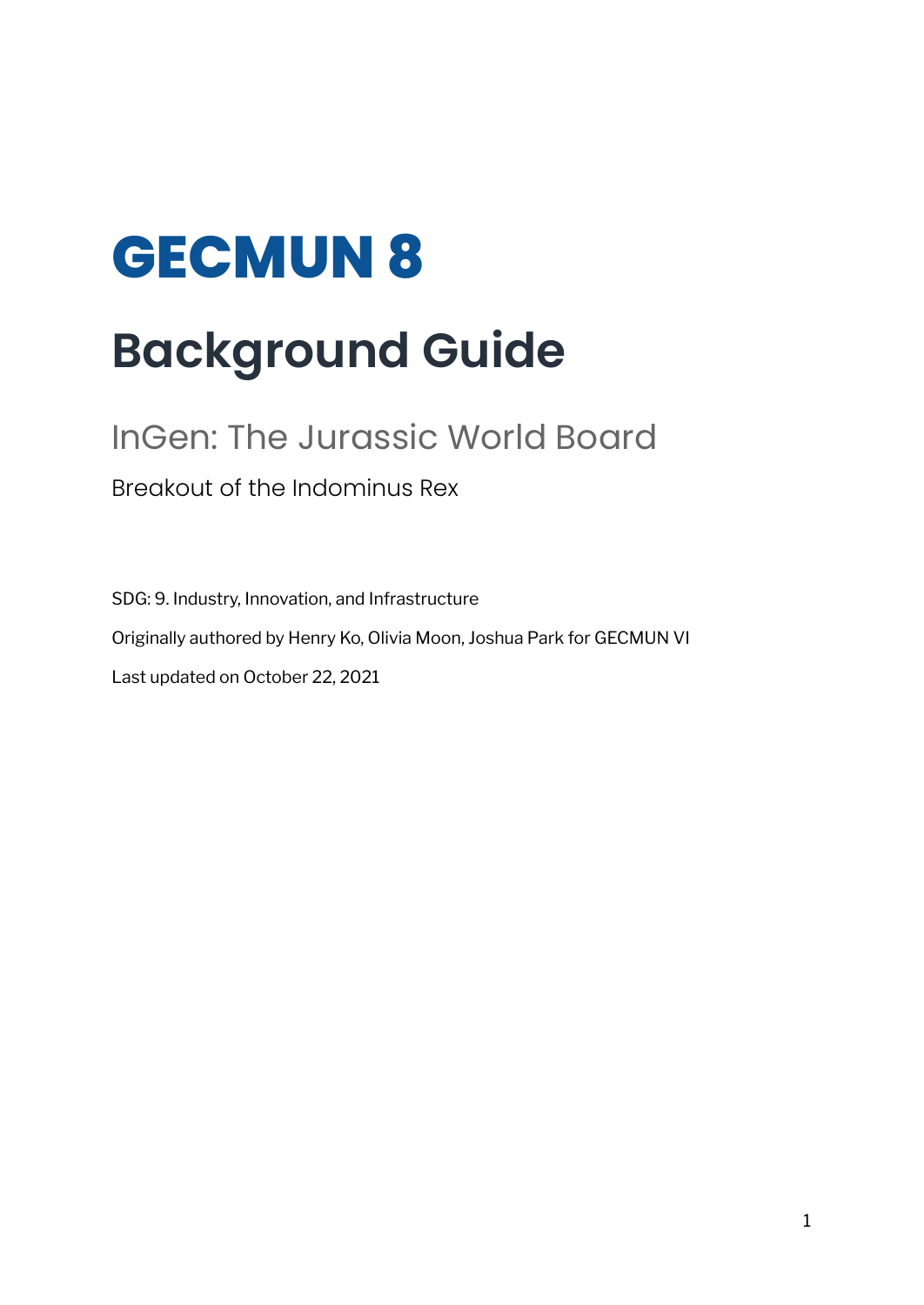### **Committee Introduction**

Delegates, welcome to Jurassic World!...only that it is under "maintenance" for now. Every time Jurassic World adds a new attraction, the number of tourists has spiked. Running out of ideas for new attractions, International Genetics Incorporation (InGen) agrees to support a potentially catastrophic project: creating a new carnivorous dinosaur through genetic hybridization. Naming it the Indominus Rex, InGen throws in genes from a variety of animals across the planet, even allowing the hybrid to be invisible to thermal sensors. Designed to be larger than the T-Rex, it seems like nothing will be able to stop the Indominus Rex if it gets loose. And who would expect things to go wrong? After all, this waking nightmare was never meant to be caged. But InGen realizes this too late-- Indominus Rex has already broken free of its chains, and it roams around the theme park by itself, hungrily hunting for food. Now, it is up to the delegates to decide upon the fate of the Indominus Rex and, of course, the Jurassic World.

#### **Reminders**

- 1) **Delegates' Positions:** As a crisis committee, delegate positions are actual characters from the Jurassic Park movie series. Many of them will be from the most recent Jurassic World, but some will be from Jurassic Park. There has been some inevitable mix of characters due to the lack of significant characters in the film Jurassic World. Although some characters may appear to be dead throughout the story (or from previous episodes), all members of the committee would be considered alive when the committee starts. Also, the actions of some characters have been altered to make the original story transition to fit our committee. Remind yourself that you are representing a character and that your stance should reflect your character's beliefs and characteristics. You can use personal pronouns!
- 2) **Goal:** The delegates must come up with a solution to put an end to the current crisis: the breakout of the Indominus Rex. Keep in mind the possible drawbacks of suggested solutions and how they will affect the future of the park or even the world.
- 3) **Setting:** The committee takes place in an Evacuation Bunker located on the Southeast coast of Isla Nublar. All characters have received news of Code 19: Asset Out of Containment and have evacuated into the emergency bunker for this crisis meeting where they are guaranteed food, shelter, electricity, and communication with the mainland (U.S.A.) for at least a week. All surveillance footage is available in the Central Control Center and the tunnels leading to the Weaponry and the Central Genetics Lab are accessible. All Jurassic World personnel including the Asset Control Unit (ACU) and Central Control Center are available in their current state. The Indominus Rex has run off into the Northern restricted area and all characters are waiting for intel. It is advised to start the committee with suggesting potential solutions for the crisis.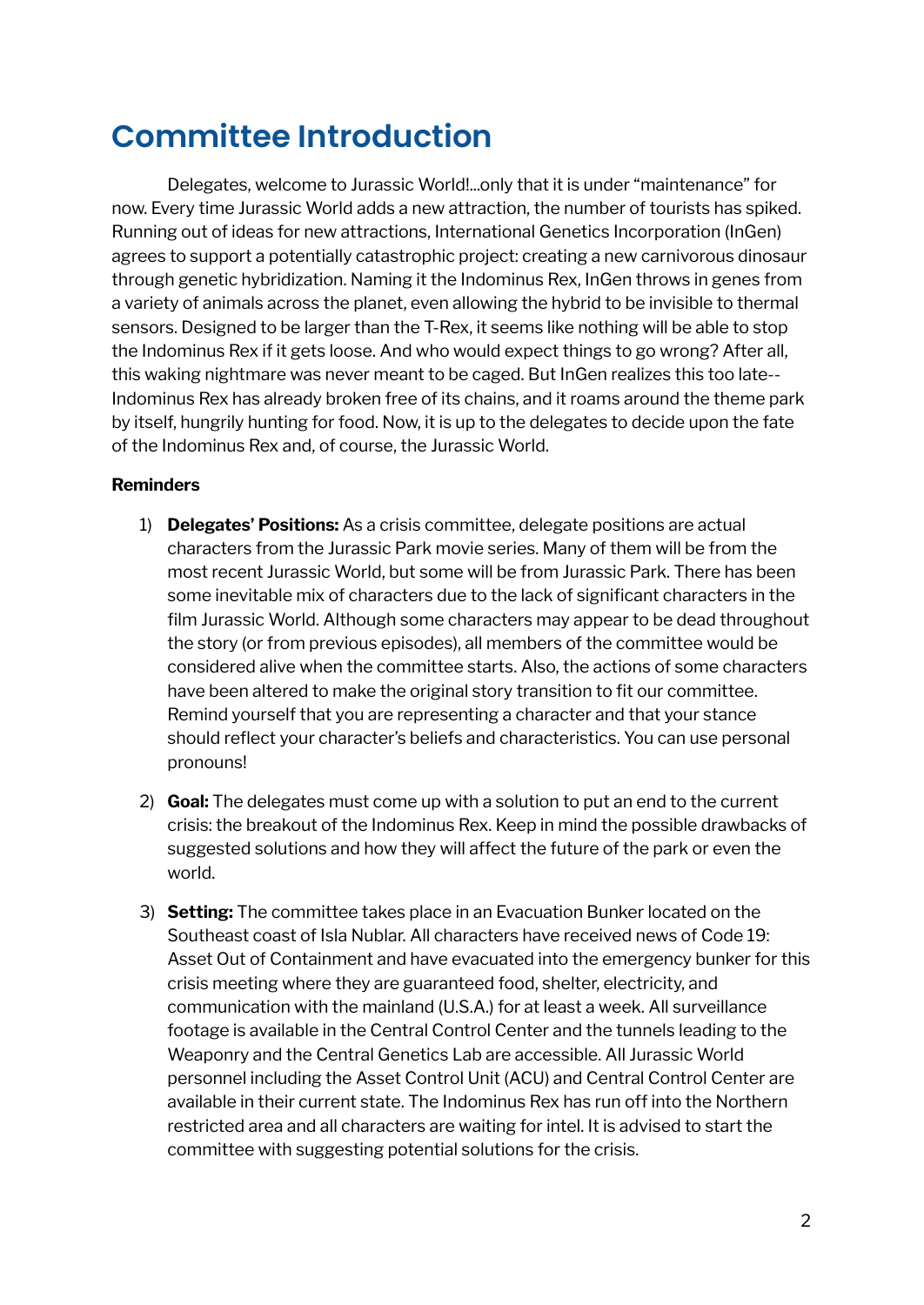4) **Crisis Updates:** This committee will be updated continuously with new crises including key events and casualties. Although it may be Jurassic World personnels, it also may be one of the very characters each delegate is representing. Crisis updates will include, but not limited to, intel, damage reports, government responses, and casualties.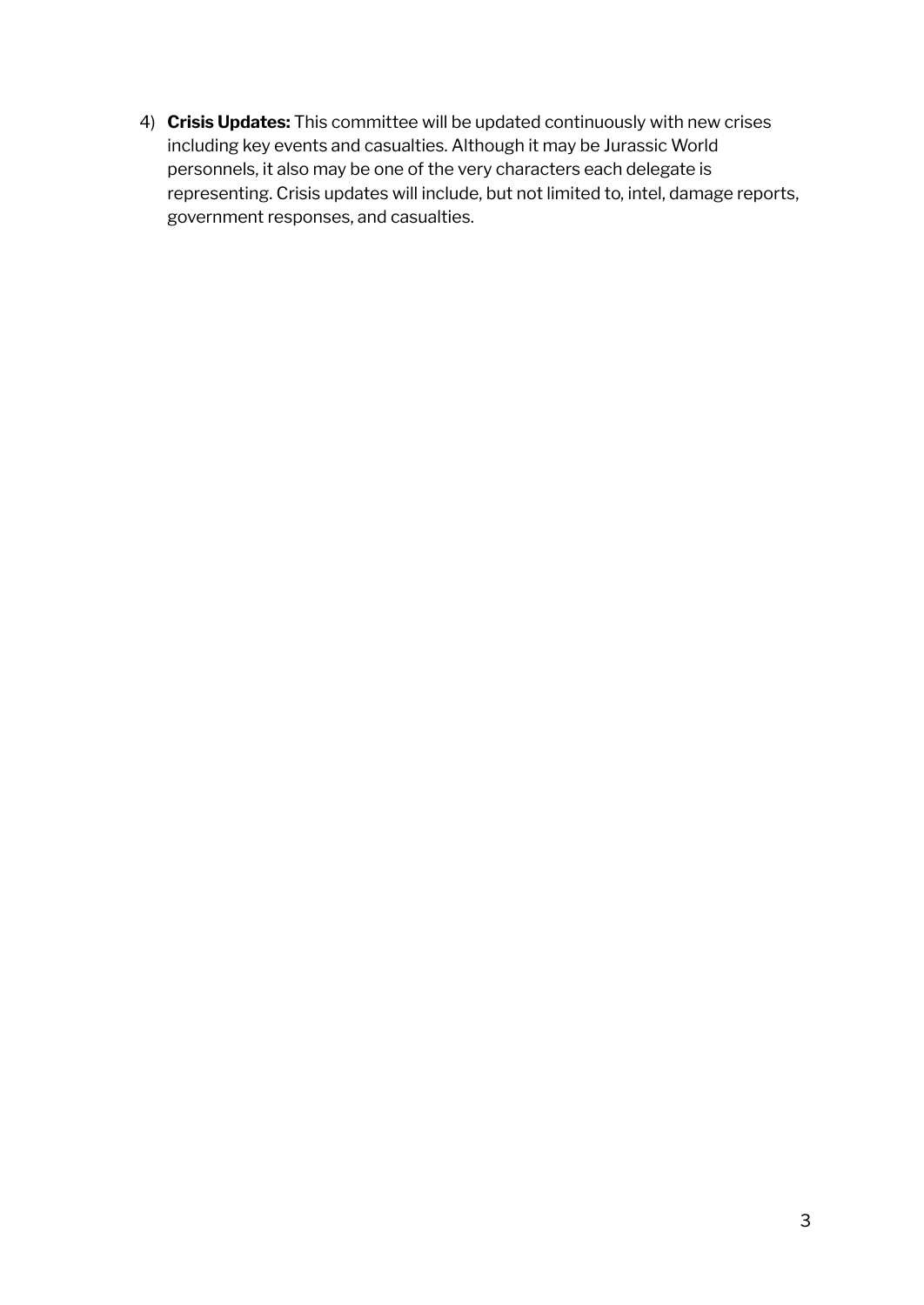# **Key Terms**

InGen: InGen (International Genetics Incorporation) is a bioengineering company founded by John Hammond. After extracting the DNA information of extinct animals in amber, this company performs research to recreate the extinct creatures. InGen opened Jurassic Park.

Isla Nublar: Isla Nublar is an island off the coast of Costa Rica. It is an island about 120 miles off the west coast of Costa Rica, 87 miles away from Isla Sorna. The island is 57 km $2$  (22 mi $^2$ ). Isla Nublar means "clouded island", the only island with cloud forests in the eastern Pacific.

Tun-Si: The Tun-Sir are a tribe that originally inhabited Isla Nublar. They were evacuated from the island for the purpose of forming the new theme park, Jurassic Park. The tribe is part of the Bribri people, the indigenous people of Costa Rica.

Paddock: Paddock is a small field or enclosure where creatures are kept or used for exercise.

Alpha: Alpha is considered a leader of a military group or a pack.

IBRIS Project: IBRIS Project is also known as Integrated Behavioral Raptor Intelligence Study which was a program to study the intelligence of Velociraptors. The IBRIS project led to the utilization of trained raptors.

Genetic Hybrid: Referring to an artificial species which embodies genes from different species, genetic hybrids are species that are unprecedented. The Indominus Rex is a result of a variety of gene mixing which allows it to be "bigger than the T-Rex," camouflage, and even evade thermal cameras.

Code 19: Asset Out of Containment: As one of the emergency action codes in case of crisis amongst the Jurassic World personnel, Code 19 is one all employees dread. Treating all of their dinosaurs as "assets," "Asset Out of Containment," a dinosaur has escaped captivity and went loose.

Asset Control Unit (ACU): Also known as the security team, the Asset Control Unit controls dinosaurs in case of a crisis. Composed of former elite soldiers, this unit is known to deal even with large aggressive dinosaurs within the park skillfully. However, facing the Indominus Rex is troublesome even for them and they must learn how to deal with such a dinosaur they've never seen.

Central Control Center (CCC): The Central Control Center is the main surveillance / control room for Jurassic World. Intel should come from this location. Possible damages to the park and status of evacuation can be known from the CCC.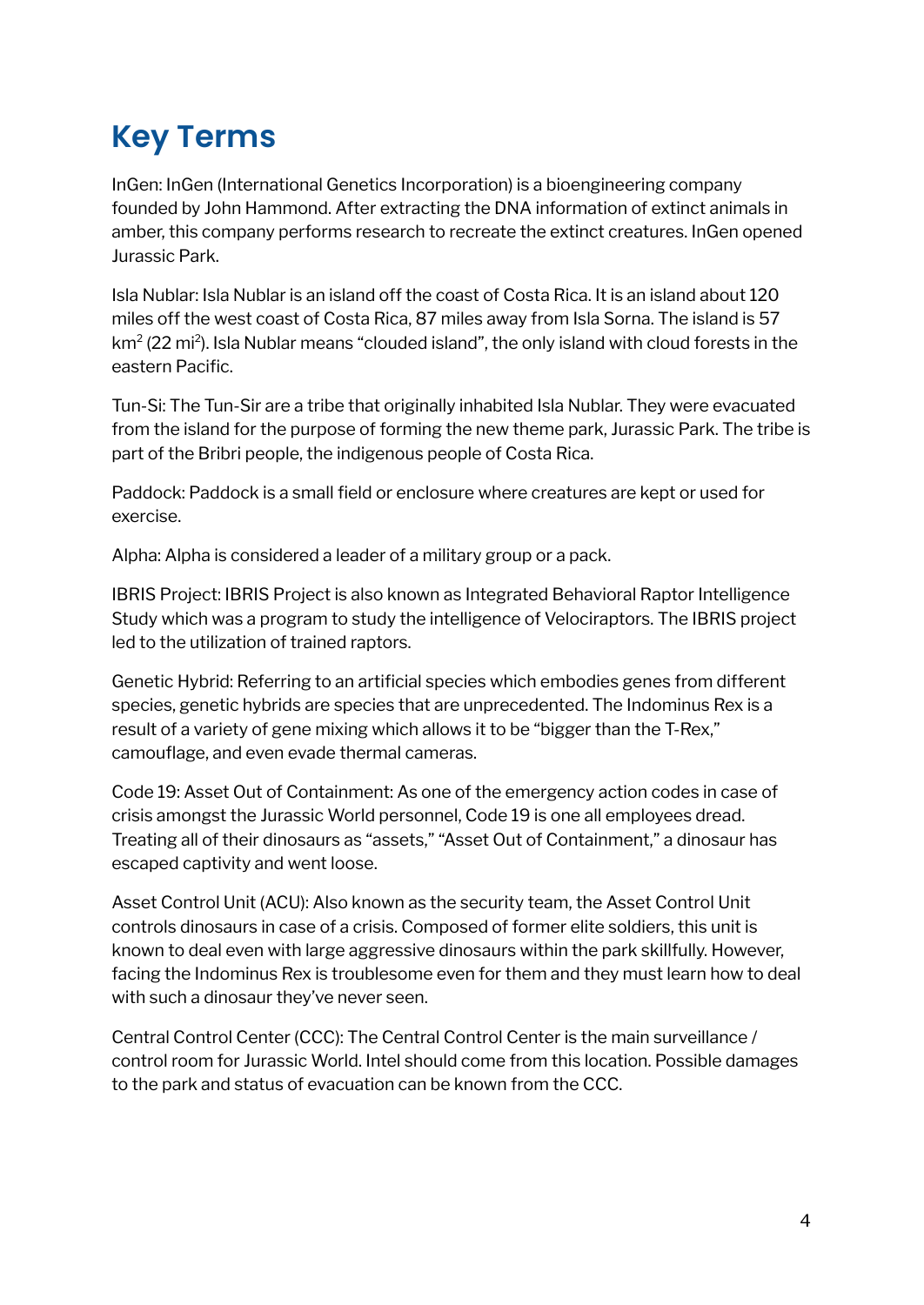## **Contextual Background**

### **Jurassic World and its Key Locations**

The following locations are ones that will be referred to most frequently throughout the debate. If the delegate wishes to see a better description or function of them, the locations are shown in the most recent film, The Jurassic World.

### **The Island**

Jurassic World is located on Isla Nublar, a fictional island about 190 km off the west coast of Costa Rica. Isla Nublar's surface area is about 57 km<sup>2</sup>, and its name has the meaning "Cloud Island." The shape of the island gets narrower until the tip of it, looking like a reversed teardrop. The island's landscape is very diversified, having a range of highlands, or the Western Ridge, and several rivers streaming towards the east. The northern part of the island also has a lot of mountains, most of them being volcanic. There are electric fences around various parts of the island, and the park's energy is supplied from power plants around the island. The island is also known to have remains of facilities and park structures from when InGen tried to construct the Jurassic Park (refer to the 'History of Jurassic World' section of this report for more information.)



a. The Gate : The Jurassic World Gates is the entrance to the whole park. Its location is in the South West part of the island, and is also where the monorail for island tours departs every 20 minutes.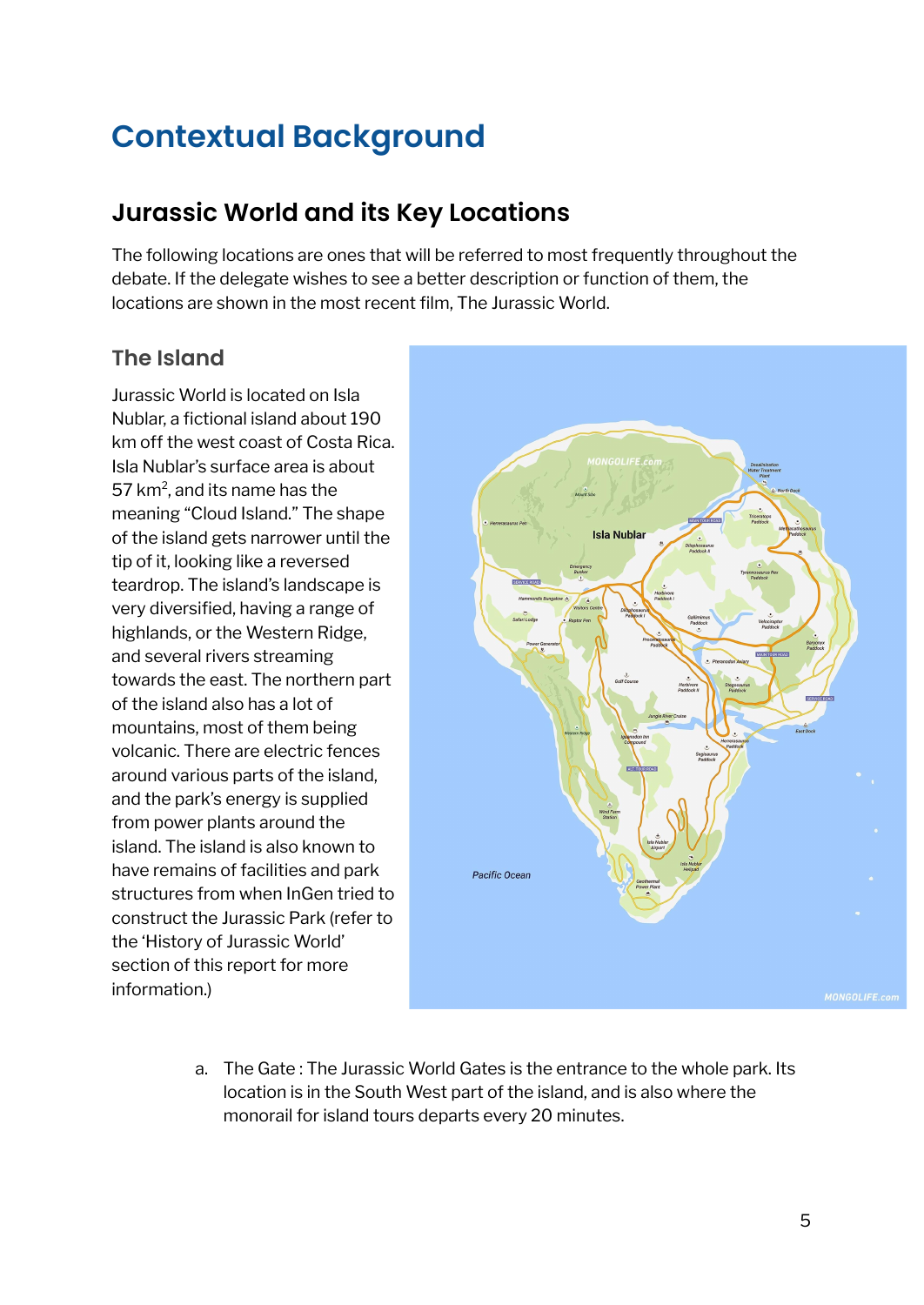- b. The Hammond Creation Lab: This is like the heart of Jurassic World, for it is where the DNA is assembled, extracted, and cloned to make new dinosaurs. It is located in the middle of the island.
- c. Raptor Paddock: This is where raptors, the most intelligent species, are kept. There are trainers that always stay near the paddock to control them. With caged walls and strong protection systems, the paddock is located on the eastern side of the island.
- d. Gyrosphere Field: In this western part of the island, people can ride Gyrospheres (glass balls) to see docile dinosaurs-Apatosaurus, Parasaurolophus, Stegosaurus, Triceratops- up close. The spheres can move at 5 mph, have monitors that tell people what dinosaurs are near, and also systems implanted to move the spheres if they are too close to the dinosaurs. There are invisible fences in this field to keep the dinosaurs from moving away.
- e. The Main Street: The Main Street, like its name, is located in the center of the island. Always crowded, the street is full of restaurants, shops, hotels, and cafes. The most important location here is the Visitor Center. Inside, there are lots of facilities for new tourists, like dinosaur holograms, Hammond statues, and other displays.
- f. The Lake: This artificial lake is where Mosasaurus, a humongous predator that weighs about 14,000 kg, stays. There is a feeding show every 2 hours, and is known as one of the biggest splash zones. The lake is surrounded by a huge amphitheater for people to sit. It is located in the center of the island.

Forbidden Area: The northern sector of the park is strictly forbidden for tourists, as that is where the remains of Jurassic Park is known to be in, and also where the Indominus Rex is known to be.

### **Dinosaur Species**

#### **Carnivores**

- a. Indominus Rex
- b. Mosasaurus
- c. Dimorphodon
- d. Metriacanthosaurus
- e. Suchomimus
- f. Pteranodon
- g. Tyrannosaurus-rex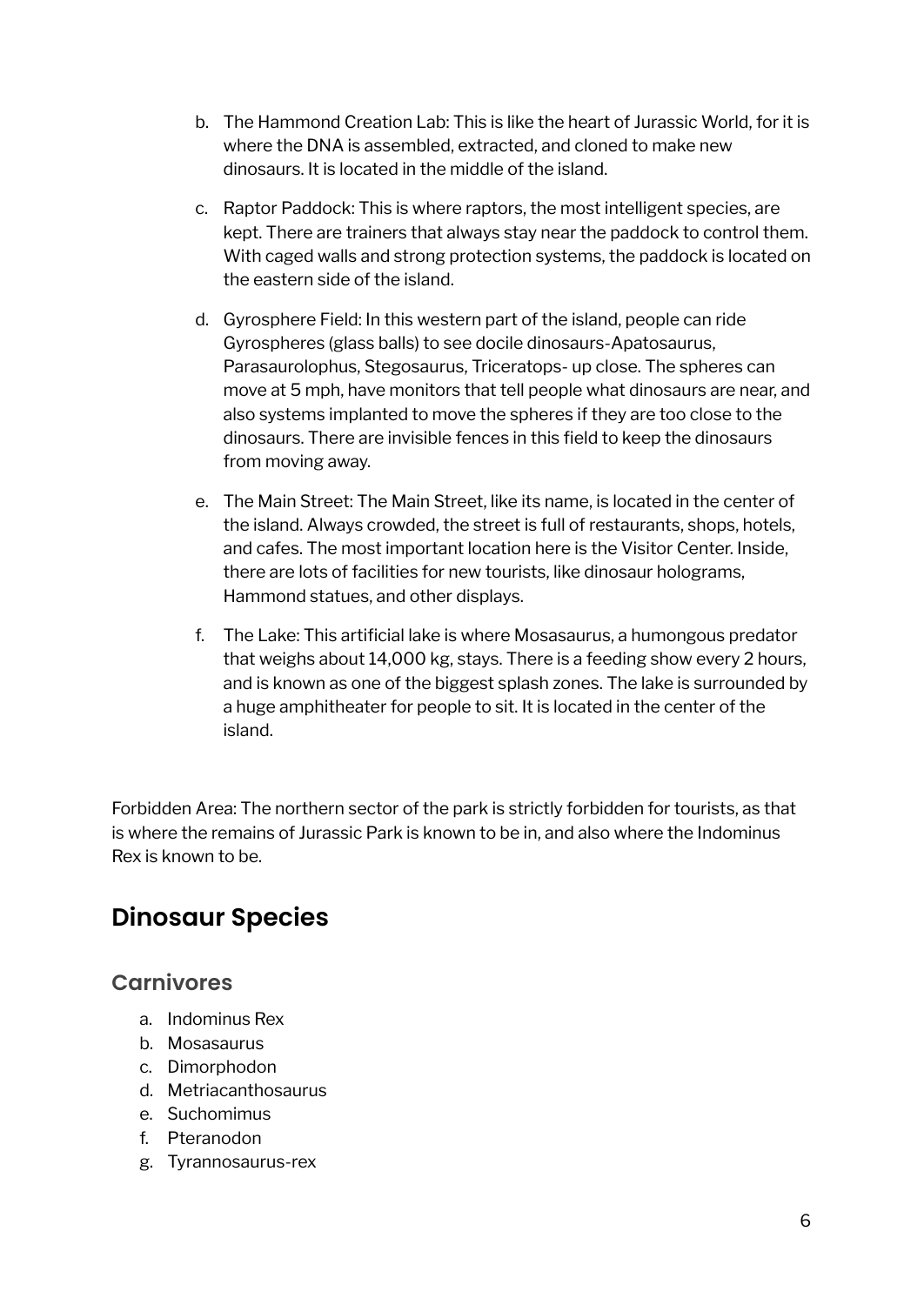- h. Velociraptor
- i. Baronyx

#### **Herbivores**

- a. Pachycephalosaurus
- b. Ankylosaurus
- c. Triceratops
- d. Edmontosaurus
- e. Stegosaurus
- f. Apatosaurus
- g. Parasaurolophus
- h. Microceratus

#### **Omnivore**

a. Allimimus

#### **Available Resources**

The available resources for characters in this crisis situation are stated in the 'Setting' section of the Introduction to the Committee. That includes basic facilities of the bunker (food, water, communication, and electricity). Locations that are currently within reach are: Central Control Center (and their surveillance cameras), the Weaponry, and the Central Genetics Lab. However, there are some important notes for the delegates to consider when brainstorming ideas for ways to deal with the crisis:

a) All of these resources are not guaranteed over time. Any of these resources might be 'gone,' or 'not available,' over the process of the committee, according to the type of crisis delegates face.

Individual resources can also be used. The resources mentioned above are for the whole committee, but if the delegate wishes to proceed and engage in an individual project, scheme, or plan, the delegate may use the resources that are available to your character. They have to be reasonable, logical, and most of the time backed up by the movie or your character's background information. For example, if you are a scientist, you will be able to use the research facilities, conduct tests, or work with materials in the Genetics Lab. Use your creativity, but be realistic!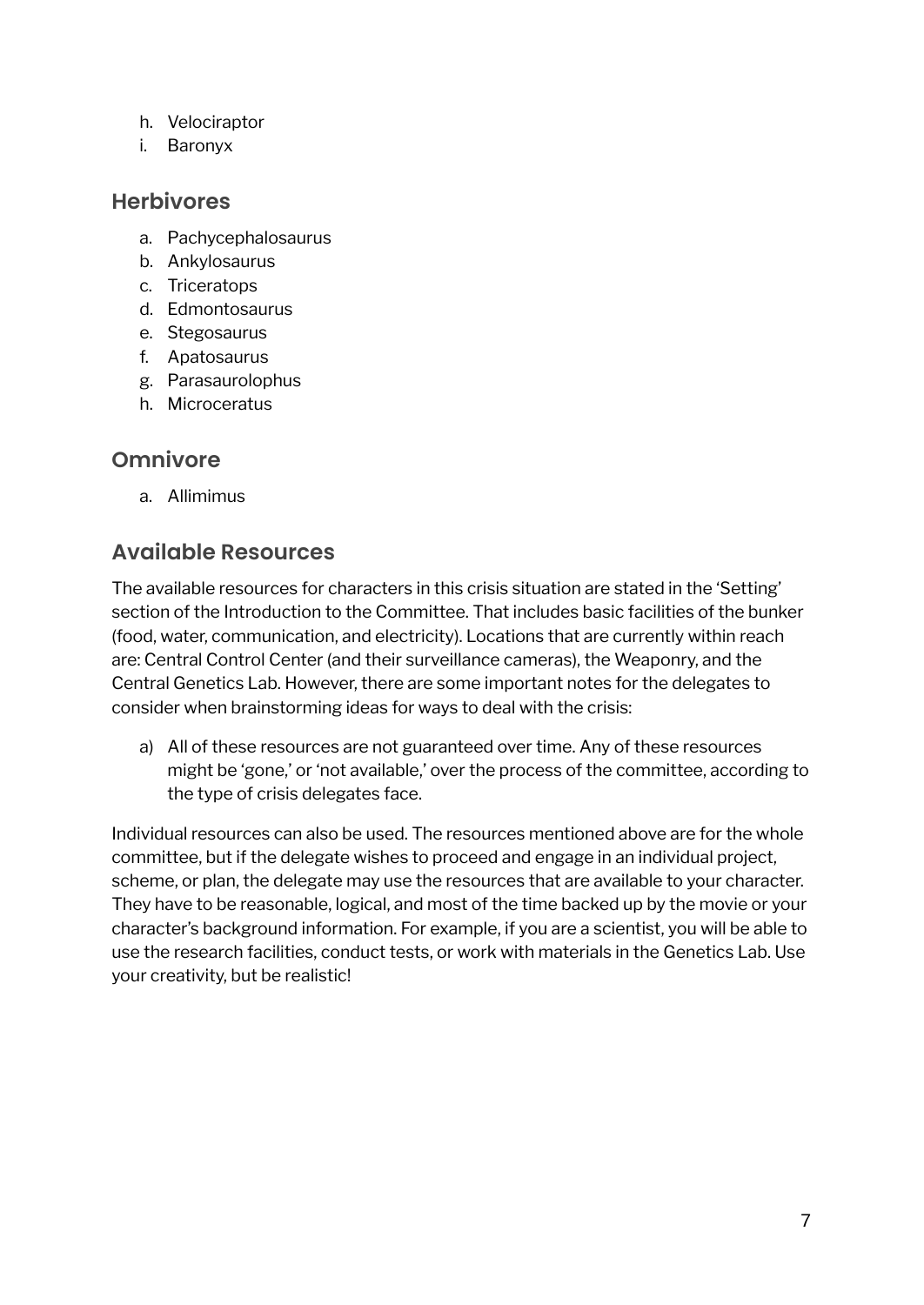# **Historical Background**

### **The Beginning**

The idea of a dinosaur theme park originally began with Jurassic Park, not Jurassic World. With his own idea to clone dinosaurs from preserved DNA of fossils, Dr. John Parker Hammond founded the International Genetics Corporation, or InGen. After a process of searching for an isolated location, the government of Costa Rica agreed to give the island of Isla Nublar, which dislocated all the natives who lived there, the Tun-Si tribe. However, after almost completing the construction of park facilities on the island, Hammond's first attempt to open a dinosaur theme park failed after an accident.

### **Jurassic Park 2**

The film takes place in Isla Sorna, another island InGen owns and is near Isla Nublar. Also named "Site B," this island was used to breed dinosaurs for the park, but was shut down when its security systems were breached by a hurricane. After Jurassic Park 1, Hammond has been impeached from the title and power as the InGen CEO. As the new CEO of InGen initiates a project to set up a dinosaur park in San Diego, U.S.A., Hammond thinks of ways to regain his reputation and objects to this new CEO's notion of keeping dinosaurs in captivity. Knowing that Isla Sorna is now an island where dinosaurs roam freely around, Hammond sends his team to capture footage of dinosaurs in the island and how they are content with where they are and should not be dislocated. Despite such efforts, InGen successfully captures a Tyrannosaurus Rex and ships her to San Diego. However, The angry T-Rex obliterates the crew and causes disasters in San Diego. Although Hammond's team manages to confine the T-Rex in the ship, some parts of the city are left devastated.

Note how this incident might affect how the citizens of not only San Diego, but also the world may view the idea of having a dinosaur park.

### **Jurassic World**

After an unknown amount of time, the new CEO of InGen managed to open a larger scale theme park on the southern part of Isla Nublar, named Jurassic World. The park first opened with eight species in the island, however, because more profit was made when dinosaurs were added, the number of species soon increased to twenty. From 2005 to 2015, the number of tourists skyrocketed, with some days having close to 20,000 visitors.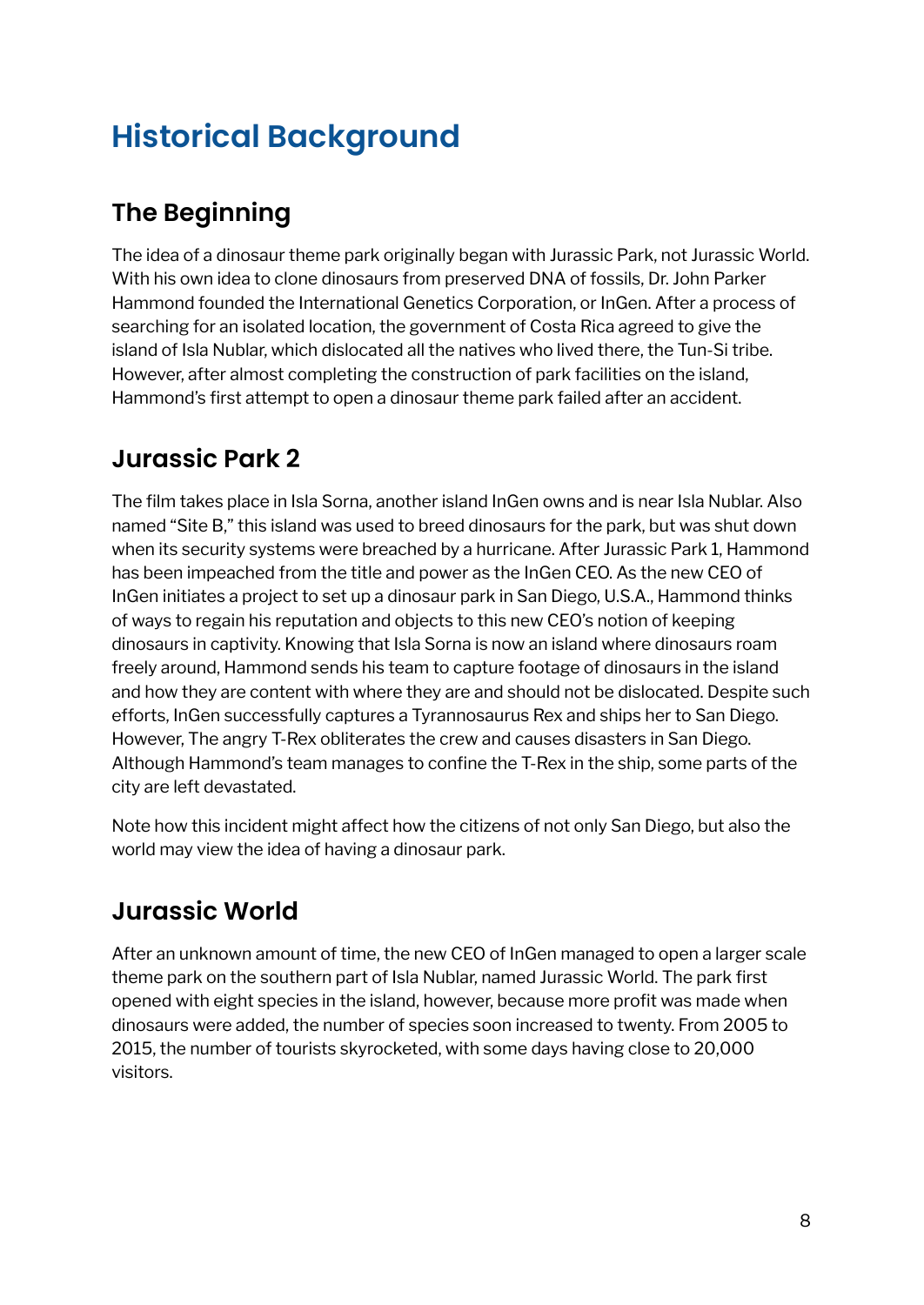### **Timeline of Events**

The following events are in chronological order, and they are important plot points of the film that this committee is based on, The Jurassic World. The committee will assume that these events have already occurred, so these events must always be taken into consideration when making decisions.

- 1. Jurassic World has resurrected as the new theme park.
- 2. The theme park is extremely popular, hosting about 20,000 visitors per day.
- 3. However, due to the decline in profits from 2011 to 2013, the CEO board decided to create a new genetic hybrid predator, the Indominus Rex.
- 4. A few weeks before the exhibition of I.Rex is opened, Simon Masrani, the owner of this park, asks Owen Grady, a military veteran, about the security systems for the I.Rex paddock.
- 5. Owen points out the risks of isolating the Indominus Rex.
- 6. The staff then learns that Indominus Rex is missing from its paddock, and two staff members enter the zone with Owen.
- 7. Indominus Rex, capable of camouflage and masking its heat signature, appears and devours the two staffs, allowing Owen to barely escape.
- 8. Despite Owen's order to kill the dinosaur, a specialized unit is sent to capture it instead.
- 9. The unit is slaughtered, and the dinosaur is known to be in the island's northern sector.
- 10. The northern sector is declared as the restricted area, and everyone in that region is told to evacuate.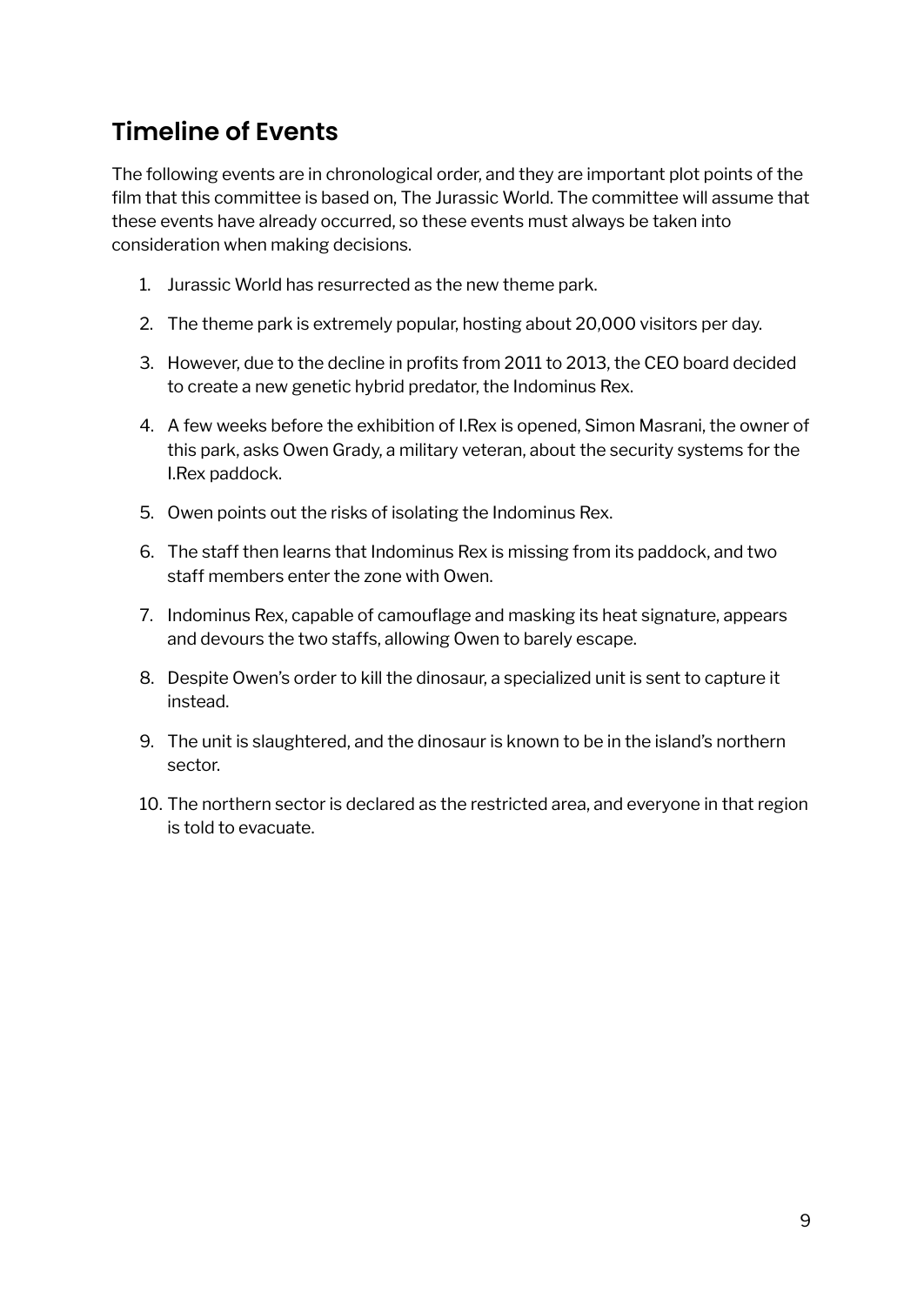# **Stances of Parties**

#### **Chair: Simon Masrani (CEO of Masrani Global & Owner of Jurassic World)**

After acquiring the falling InGen, Masrani established the Jurassic World theme park of today. Recruiting leading genetic researchers like Dr. Henry Wu and appointing Vic Hoskins, Masrani spent his fortune and devoted a long period of his life in rebuilding John Hammond's dream: building a dinosaur theme park. Although he is the owner of Jurassic World, his power diminished in the current state of crisis due to shareholders of InGen being concerned for the park's future.

#### **Nick Van Owen**

Nick Van Owen is a well-traveled and experienced documentarian. He formerly worked for Nightline (a late-night news program broadcast by ABC in the United States) and visited countries like Rwanda and Bosnia. He was recruited as part of a research team traveling to Isla Sorna (an island close to Isla Nublar) to document the dinosaurs there. He is experienced in many combat situations and also was an active environmentalist and a member of Earth First! (a radical environmental advocacy group) organization.

#### **Dr. Ian Malcolm**

Dr. Ian Malcolm was invited to Jurassic Park as an insurance consultant. He is a mathematician who specializes in a branch of mathematics known as "Chaos Theory". His theory allowed him to predict that the island (Jurassic Park) will quickly proceed to behave in an "unpredictable fashion" and that it was "an accident waiting to happen". While his colleagues were impressed by the Park's ability to control the animals they were breeding, Ian remained skeptical, explaining to his colleagues that "life finds a way".

#### **Roland Tembo**

Roland Tembo is an excellent hunter (regarded as the best of best) as he was a big game hunter from Mombasa, Kenya. He joined the expedition to Isla Sorna to capture dinosaurs because he was so bored of his continuous success in hunting. He is uninterested in money, and he made sure the men under his command performed only to the very best of their ability, making no mistakes.

#### **Dennis Nedry**

Dennis Nedry is a worker of InGen but is actually a spy working for Biosyn, a rival company of InGen. He was originally a computer programmer at Jurassic Park, but due to his financial problems and low salary, he decided to smuggle dinosaur embryos off the island. In order to gain access to the embryos, he shuts down the power of the whole island. This turns off the security system of the island and frees all the dinosaurs.

#### **Dr. Henry Wu**

Dr. Henry Wu is the geneticist that recreates the dinosaurs in Jurassic Park. He is the chief genetic engineer of InGen. As a prodigy and an only child from Ohio, he gained early attention from his undergraduate thesis at MIT. He proposed that they could start to fill in the missing parts of the dinosaur genomic (DNA) with DNA from other reptile species. This contributes to the construction of a new hybrid species, Indominus Rex.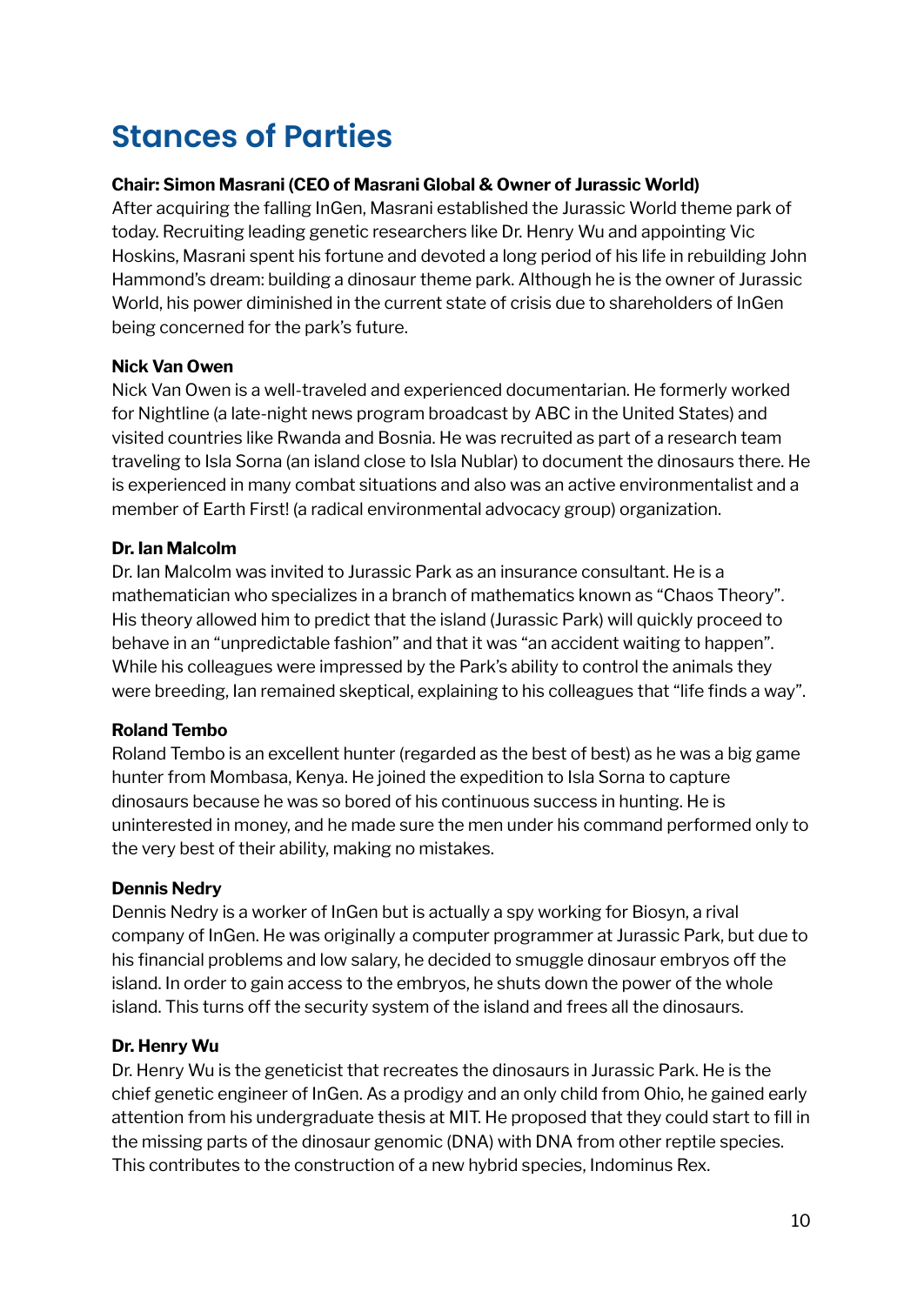#### **Donald Gennaro**

Donald Gennaro is the general counsel for InGen. He was a lawyer who represented the investors of John Hammond's Jurassic Park. He accompanied the team on the weekend trip to Jurassic Park for the purpose of inspecting the park's viability and security. Donald Gennaro gets killed by the Tyrannosaurus while he is in the public toilet of the park. The Dinosaur bites down on his upper body, lifts him off the toilet, and devours him.

#### **Dieter Stark**

Dieter Stark is Roland Tembo's second-in-command. He is not respected by Stark as much as Ajay Sidhu is. Unlike the other characters, he is typically cruel to the dinosaurs, mainly the Compsognathus (he attacks the dinosaur with a taser to scare it off). He gets into a brief fight with Nick Van Owen and he walks away from the group after telling Carter he needed to use the bathroom. He gets killed by a pack of Compsognathus.

#### **Robert Muldoon**

Robert Muldoon was Jurassic Park's game warden. He is proficient with weapons and is a skilled hunter. He has been working with Hammond for a considerable amount of time and has gained Hammond's confidence. He is an alarmist, constantly giving attention to what is going to happen next. He warns about the raptors (Velociraptor) and also warns about the tropical storm which was about to hit Isla Nublar.

#### **Owen Grady**

Owen Grady, a previous member of the U.S Navy, is a dinosaur researcher employed by Jurassic World, conducting behavioral research on Velociraptors. He became the alpha of a Velociraptor pack (Blue, Charlie, Delta, and Echo). Three weeks before the Indominus rex Paddock became open to the public, he went to check the paddock for any security breaches.

#### **Vic Hoskins**

Vic Hoskins is the leader of Jurassic World's private security force. He led the InGen Security Division in terms of developing an advanced security measure to protect the visitors from the dinosaurs. He also gained partnership with the United Nations Security Council. He had been participating in InGen Security's IBRIS Project (Integrated Behavioral Raptor Intelligence Study : A program to study the intelligence of Velociraptors).

#### **Steven Brown**

Steven Brown is an assistant manager of Jurassic World. He supervises the closed-circuit television (CCTV) in the command center to ensure the safety of tourists. He has main control over the gates and the security walls for the dinosaurs. He is the only one who has access to the gateways and the Indominus Rex paddock of the 'Restricted Area'. He was also part of InGen Security's IBRIS Project and he showed great concern toward the safety of the project.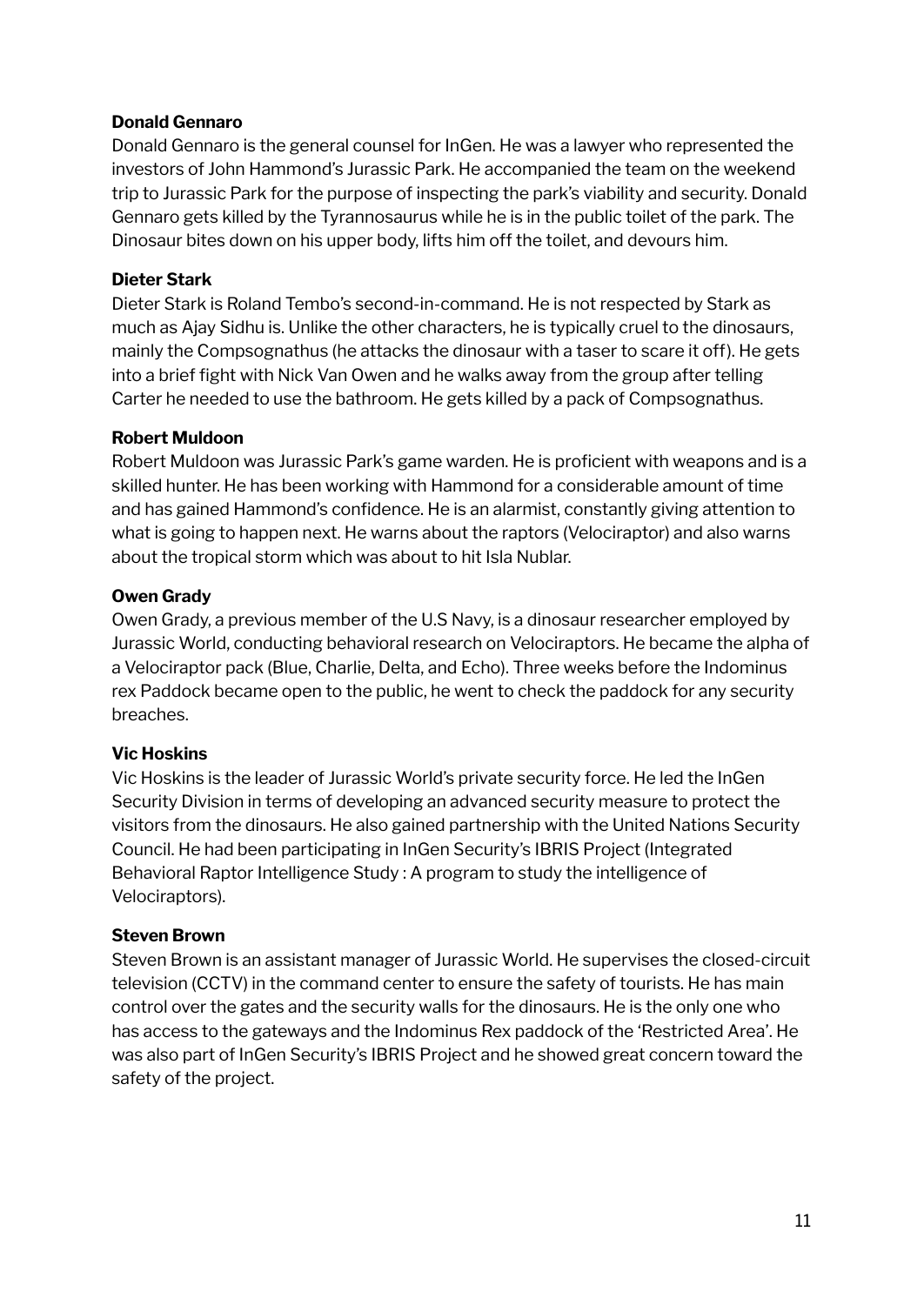# **Questions to Consider**

- 1. What should be the main goal and priority of the committee? Is it to acquire financial profits? Protection of all tourists? What basis should everyone in the committee share when approaching this issue?
- 2. How is the committee going to react to international responses? Will media exposure be minimized? To what extent will this breakout be publicized, or should it not be revealed even to the theme park tourists, who are currently unaware of the breakout?
- 3. What could the committee do when current resources and facilities are not available? What are potential ways to prepare for a crisis that directly affects the committee members?

### **Question for Individual Characters:**

- 1. The two most prominent responses to a loose dinosaur are: one, to put it back under control using security systems, or two, killing it to prevent further losses. Is there a type of response your role prefers.
- 2. How does the delegate's individual need support or limit the decision of the committee?
- 3. In what ways could the delegate effectively utilize his or her own resources and influence to contribute to the crisis? Is the delegate specialized in certain areas of the situation? If so, will it be a better choice to just focus on those areas (e.g. military security, control of media, policy making, evacuation)?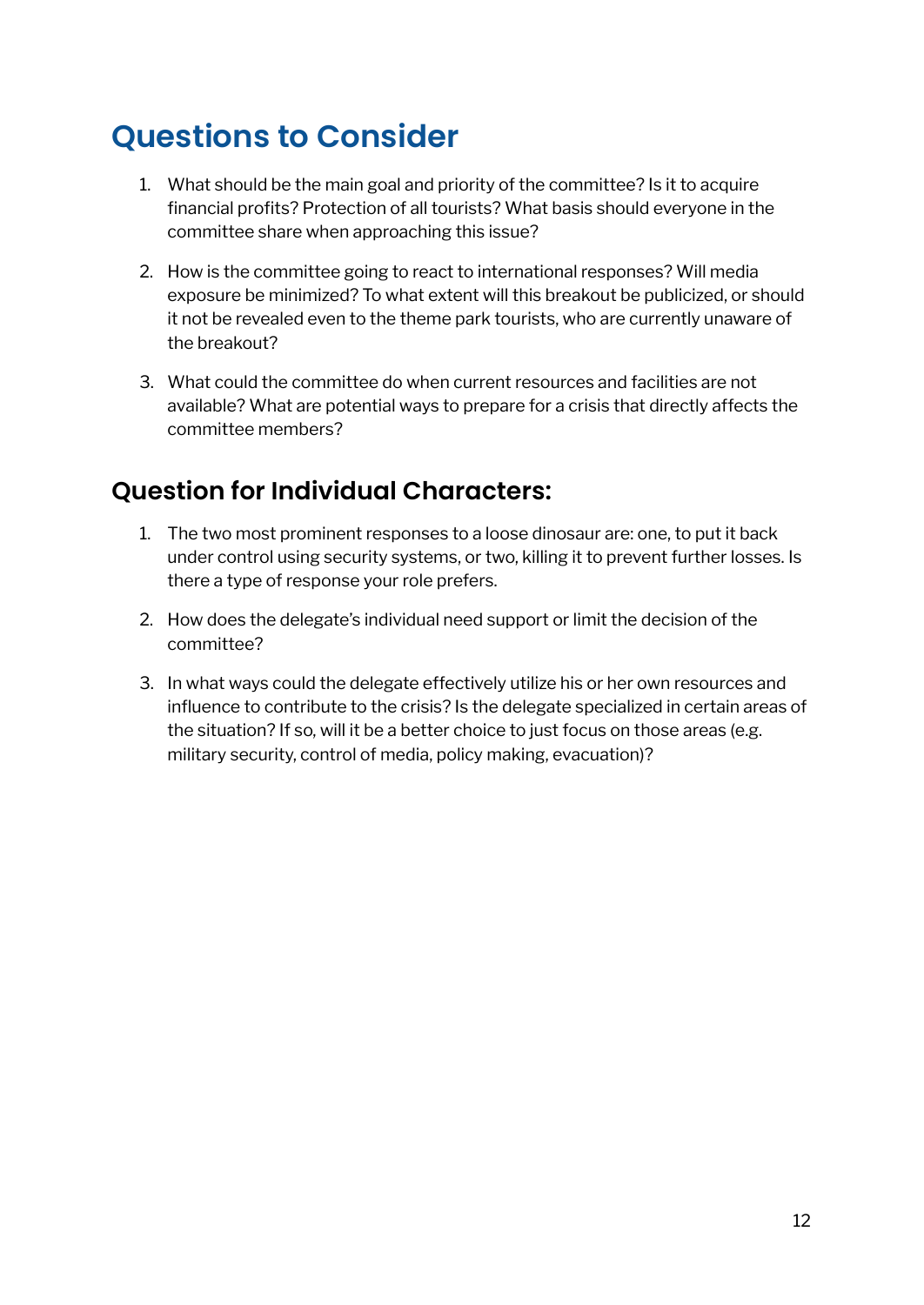# **Possible Solutions**

Before reading the possible solutions, it is important to note that there is no right answer as to what outcome is produced at the end of the committee. Note that these "Possible Solutions" are merely suggested solutions. Delegates can freely develop their ideas based on these suggested solutions or come up with their own creative solutions. Delegates are free to cooperate with the whole committee and try to achieve a plausible long-term solution to solve this issue presented. However, if the situation requires, the delegates may also have to disagree on certain matters and debate to reach a compromise point.

The following lists are some possible solutions the chairs have come up with:

- 1. **Usage of the nuclear weapon:** Nuclear weapons are a double-edged sword. The disadvantages are extremely clear. They will completely demolish the island and the habitats living on it, and even the surrounding countries and their marine ecosystem. However, it is also a way to completely guarantee and ensure the death of the Indominus Rex and is time efficient. Would the risks outweigh the possibility of getting rid of Indominus Rex? Furthermore, if this is the solution delegates seek for, international security organizations (e.g. the United Nations) and other countries will inevitably become involved. It is an important matter for the delegates to consider.
- 2. **Cooperation of military forces:** If different countries are able to gather their military under one agreement or unified objective of killing the Indominus Rex, Indominus Rex might be successfully terminated. However, this also holds elements of doubt-- how much casualty (human life) would it cost, and how could different countries agree to join the military?
- 3. **Prioritize evacuation:** If the whole theme park shuts down its current operation and activates emergency protocol for evacuation, the lives of the people will be secured. How many ships are available for evacuation? Where will the people be while waiting for their ship to escape the island? What about the theme park (as it goes out of control it would be abandoned if everyone escapes the island)?
- 4. **Indefinite Shutdown of Jurassic World:** Following Jurassic Park's footsteps, Jurassic World could be shut down and denied public access. The Indominus Rex will be left in the park along with all the other dinosaurs forever. Humans will realize once again the overwhelming power of prehistoric creatures and how they cannot be controlled. However, what about the immense financial fundings poured into the creation of Jurassic World? Would it be a wise choice to only temporarily suspend the theme park?
- 5. **Not killing the Indominus Rex:** Some committee members might see the dinosaur as a valuable possession, an unprecedented technology in the scientific field but also an economic asset to the company of InGen. If it disappears, and the park's future is not guaranteed, how will the company survive?